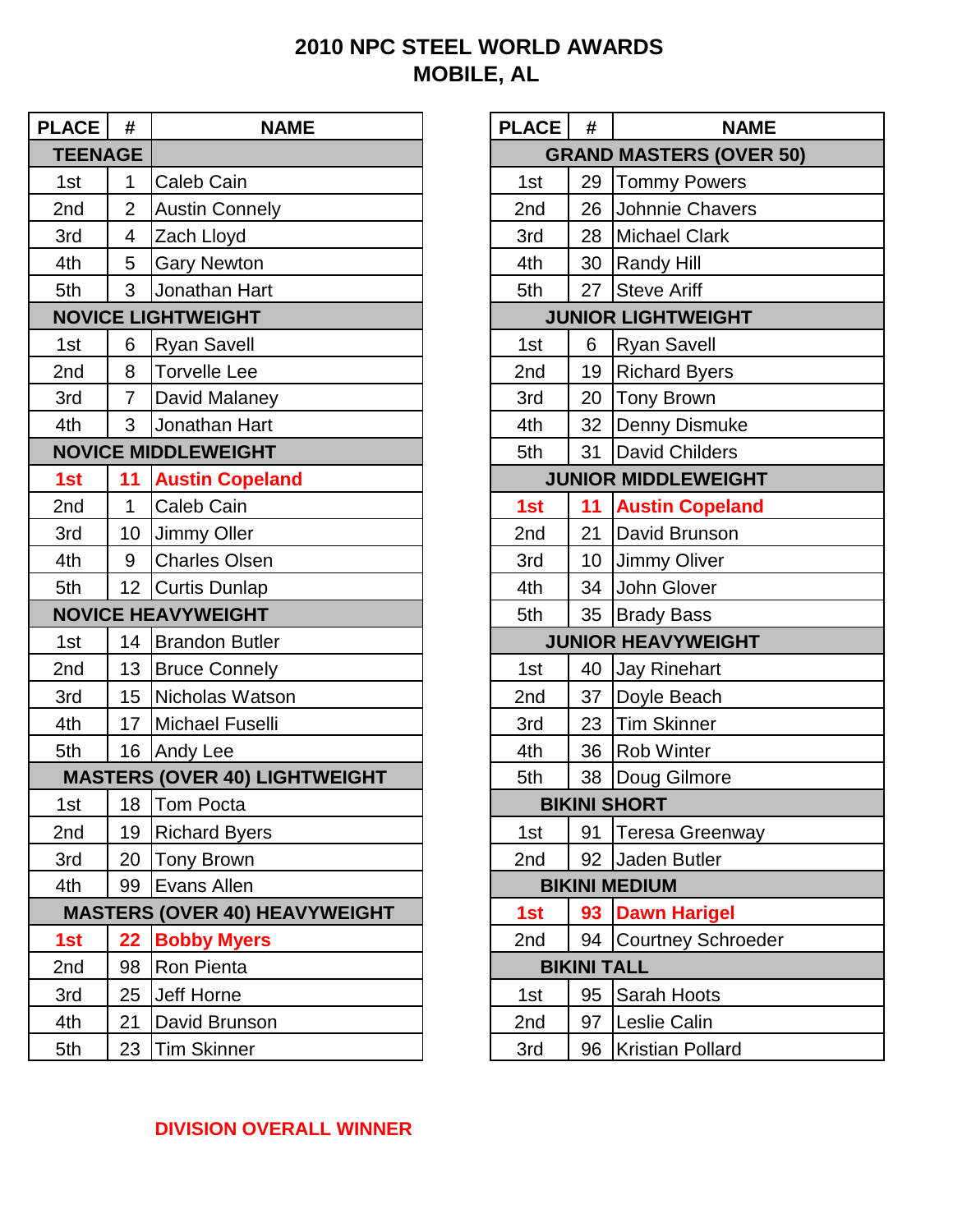## **2010 NPC STEEL WORLD AWARDS MOBILE, AL**

| <b>PLACE</b>          | #               | <b>NAME</b>                           | <b>PLACE</b>                     | #                             | <b>NAME</b>                           |  |
|-----------------------|-----------------|---------------------------------------|----------------------------------|-------------------------------|---------------------------------------|--|
| <b>BIKINI OVER 30</b> |                 |                                       |                                  |                               | <b>MASTERS FIGURE OVER 40 (SHORT)</b> |  |
| 1st                   |                 | 93 Dawn Harigel                       | 1st                              | 77                            | Tonya Todd                            |  |
| 2nd                   |                 | 97 Leslie Calin                       | 2nd                              | 63                            | <b>Tricia Metwalli</b>                |  |
| <b>FIGURE A</b>       |                 |                                       |                                  |                               | <b>MASTERS FIGURE OVER 40 (TALL)</b>  |  |
| 1st                   | 66              | <b>Kailyn Parish</b>                  | 1st                              | 84                            | <b>Angela Stamey</b>                  |  |
| 2 <sub>nd</sub>       |                 | 74 Hallie Cook                        | 2nd                              | 75                            | Melissa Smith                         |  |
| 3rd                   |                 | 64 Stephanie Tigrett                  | 3rd                              | 83                            | Traci Beach                           |  |
|                       | <b>FIGURE B</b> |                                       | 4th                              | 86                            | Amanda Moran                          |  |
| 1st                   | 76              | <b>Tammy Barnhill</b>                 | 5th                              |                               | 72 Lisa Edwards                       |  |
| 2nd                   | 75              | <b>Melissa Smith</b>                  |                                  | <b>MASTERS FIGURE OVER 50</b> |                                       |  |
| 3rd                   | 79              | <b>Jill Hewitt</b>                    | 1st                              | 90                            | Deborah Ruocco                        |  |
| 4th                   | 62              | Laura Mobley                          | 2nd                              |                               | 69 Cindy Carroll                      |  |
| 5th                   | 78              | Desiree Morgan                        |                                  |                               | <b>TEEN FIGURE</b>                    |  |
|                       | <b>FIGURE C</b> |                                       | 1st                              |                               | 61 Miriam Looney                      |  |
| 1st                   | 84              | Angela Stamey                         |                                  |                               | <b>NOVICE FIGURE OVER (SHORT)</b>     |  |
| 2nd                   | 80              | <b>Brenda Lee Valdez</b>              | 1st                              |                               | 66 Kailyn Parish                      |  |
| 3rd                   |                 | 68   Laura Gulledge                   | 2nd                              |                               | 62 Laura Mobley                       |  |
| 4th                   | 83              | <b>Traci Beach</b>                    | 3rd                              |                               | 64 Stephanie Tigrett                  |  |
| 5th                   | 85              | Dawn Baker                            | 4th                              | 61                            | Miriam Looney                         |  |
|                       | <b>FIGURE D</b> |                                       | 5th                              | 65                            | <b>Kristina Wilcutt</b>               |  |
| 1st                   | 67              | <b>Joele Smith</b>                    | <b>NOVICE FIGURE OVER (TALL)</b> |                               |                                       |  |
| 2nd                   | 88              | <b>Tabitha Lewis</b>                  | 1st                              | 67                            | <b>Joele Smith</b>                    |  |
| 3rd                   | 86              | Amanda Moran                          | 2nd                              | 70                            | Morgan Womack                         |  |
| 4th                   | 89              | <b>Cheryl Lewis</b>                   | 3rd                              | 71                            | Angela Preston                        |  |
| 5th                   |                 | 87   Pam Moeller                      | 4th                              |                               | 68 Laura Gulledge                     |  |
|                       |                 | <b>MASTERS FIGURE OVER 30 (SHORT)</b> | 5th                              | 72                            | Lisa Edwards                          |  |
| 1st                   |                 | 76 Tammy Barnhill                     | <b>FITNESS</b>                   |                               |                                       |  |
| 2nd                   |                 | 62 Laura Mobley                       | 1st                              |                               | 73 Kristina Pellam                    |  |
| 3rd                   |                 | 79 Jill Hewitt                        |                                  |                               | <b>OPEN WOMEN LIGHTWEIGHT</b>         |  |
|                       |                 | <b>MASTERS FIGURE OVER 30 (TALL)</b>  | 1st                              | 41                            | <b>Linda Jernigan</b>                 |  |
| 1st                   | 80              | <b>Brenda Lee Valdez</b>              | 2nd                              |                               | 42 Amber Holmbeck                     |  |
| 2nd                   | 68              | Laura Gulledge                        | <b>OPEN WOMEN HEAVYWEIGHT</b>    |                               |                                       |  |
| 3rd                   | 85              | Dawn Baker                            | 1st                              |                               | 43 Christy Dorat                      |  |
| 4th                   | 89              | <b>Cheryl Davis</b>                   |                                  |                               |                                       |  |
| 5th                   | 87              | <b>Pam Moeller</b>                    |                                  |                               |                                       |  |

| <b>PLACE</b>                          | #                                    | <b>NAME</b>                       |  |  |  |
|---------------------------------------|--------------------------------------|-----------------------------------|--|--|--|
| <b>MASTERS FIGURE OVER 40 (SHORT)</b> |                                      |                                   |  |  |  |
| 1st                                   | 77                                   | <b>Tonya Todd</b>                 |  |  |  |
| 2nd                                   | 63                                   | <b>Tricia Metwalli</b>            |  |  |  |
|                                       | <b>MASTERS FIGURE OVER 40 (TALL)</b> |                                   |  |  |  |
| 1st                                   | 84                                   | <b>Angela Stamey</b>              |  |  |  |
| 2 <sub>nd</sub>                       | 75                                   | <b>Melissa Smith</b>              |  |  |  |
| 3rd                                   | $83-$                                | <b>Traci Beach</b>                |  |  |  |
| 4th                                   | 86                                   | Amanda Moran                      |  |  |  |
| 5th                                   | 72                                   | Lisa Edwards                      |  |  |  |
| <b>MASTERS FIGURE OVER 50</b>         |                                      |                                   |  |  |  |
| 1st                                   | 90                                   | Deborah Ruocco                    |  |  |  |
| 2 <sub>nd</sub>                       | 69                                   | Cindy Carroll                     |  |  |  |
|                                       |                                      | <b>TEEN FIGURE</b>                |  |  |  |
| 1st                                   | 61                                   | Miriam Looney                     |  |  |  |
|                                       |                                      | <b>NOVICE FIGURE OVER (SHORT)</b> |  |  |  |
| 1st                                   | 66                                   | Kailyn Parish                     |  |  |  |
| 2nd                                   | 62                                   | Laura Mobley                      |  |  |  |
| 3rd                                   | 64                                   | <b>Stephanie Tigrett</b>          |  |  |  |
| 4th                                   | 61                                   | Miriam Looney                     |  |  |  |
| 5th                                   | 65                                   | <b>Kristina Wilcutt</b>           |  |  |  |
| <b>NOVICE FIGURE OVER (TALL)</b>      |                                      |                                   |  |  |  |
| 1st                                   | 67                                   | <b>Joele Smith</b>                |  |  |  |
| 2nd                                   | 70                                   | Morgan Womack                     |  |  |  |
| 3rd                                   | 71                                   | Angela Preston                    |  |  |  |
| 4th                                   | 68                                   | Laura Gulledge                    |  |  |  |
| 5th                                   | 72                                   | <b>Lisa Edwards</b>               |  |  |  |
| <b>FITNESS</b>                        |                                      |                                   |  |  |  |
| <b>Kristina Pellam</b><br>73<br>1st   |                                      |                                   |  |  |  |
| <b>OPEN WOMEN LIGHTWEIGHT</b>         |                                      |                                   |  |  |  |
| 1st                                   | 41                                   | <b>Linda Jernigan</b>             |  |  |  |
| 2nd                                   | 42                                   | <b>Amber Holmbeck</b>             |  |  |  |
|                                       | <b>OPEN WOMEN HEAVYWEIGHT</b>        |                                   |  |  |  |
| 1st                                   | 43                                   | <b>Christy Dorat</b>              |  |  |  |